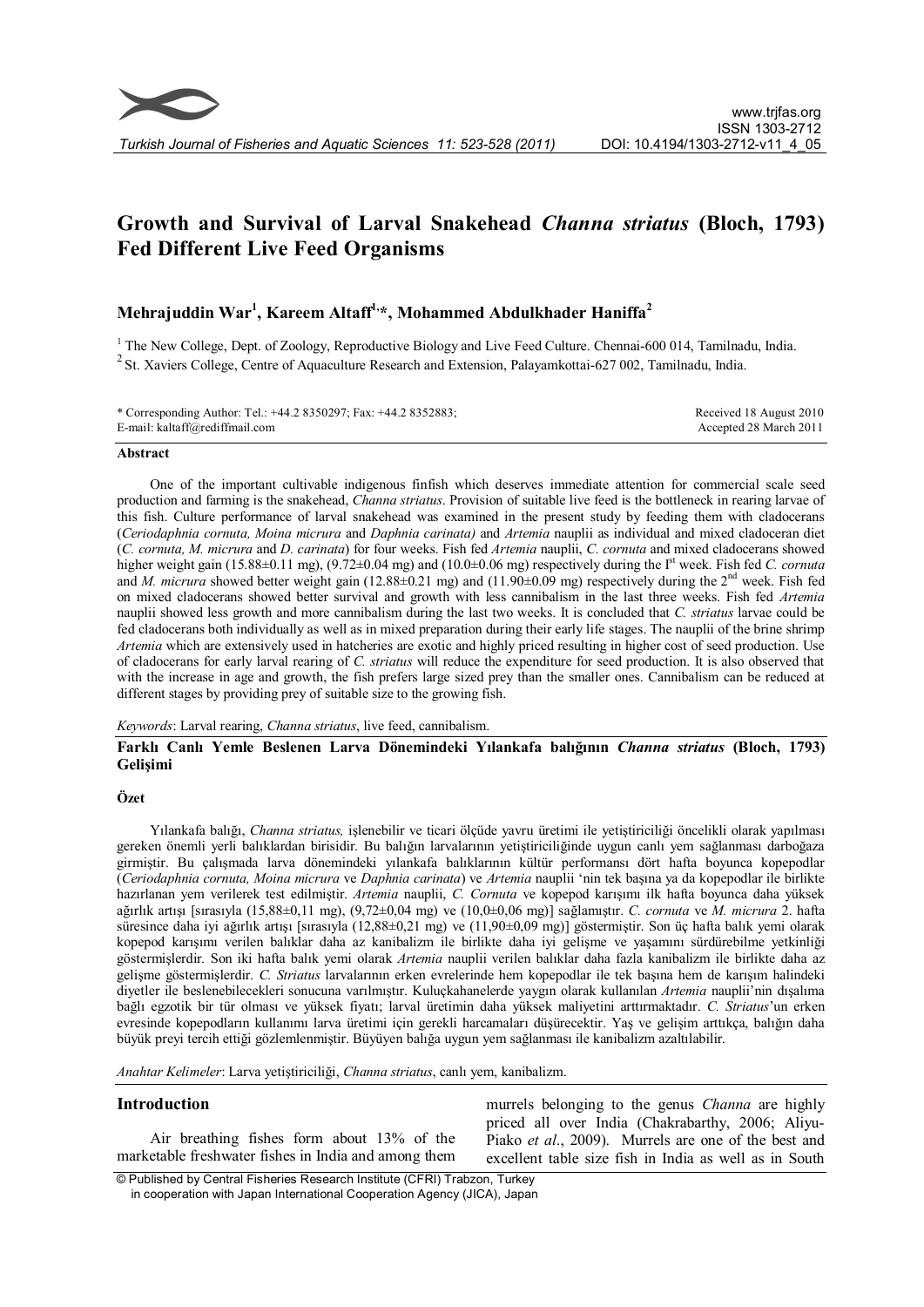East Asia (Zakaria *et al*., 2007). *Channa striatus* is an obligate air breather native to Asia and Africa (Ng and Lim, 1990; Banerjee, 2007). It is cultured commercially in Thailand, Taiwan and Philippines (Wee, 1980; Mehraj *et al*., 2009). Indian fish farmers are unable to culture murrels due to non availability of seeds as well as feed.

Characteristics of this fish that make it a desirable cultivable fish include high market value, rapid growth, tolerance to high stocking rates, medicinal value and utilization of atmospheric oxygen for respiration in oxygen depleted water (Qin *et al*., 1997; Mollah *et al*., 2009). About 28 to 30 *Channa* species have been reported in the global scenario with 8 to 10 species in India. Murrel farming is a very important value chain in Indian scenario, but till date this value chain is missing in Production to Consumption System (PCS) and the only source is capture fisheries.

Larviculture of murrels is a herculean task, since they are carnivorous, piscivorous and cannibalistic. Captive reproduction and larval rearing of snakehead have been accomplished experimentally, but are not done on a commercial scale (Qin *et al*., 1997; Mollah *et al*., 2009). Attempts have been made to develop culture techniques for snakehead in Hawaii, USA (Qin and Fast, 1997). During the early post larval stage it is better to feed them with small plankton like rotifers and *Artemia* nauplii (Qin *et al*., 1997). Although, *Artemia* nauplii and rotifers are the common live food organisms mass cultured for hatchery use, there is growing interest for the production of Cladocera (Adeyemo *et al*., 1994, Sivakumar, 2005; Altaff and Mehraj, 2010a). Successful snakehead culture will therefore ultimately require development of appropriate feeds and feeding methods for successful larviculture (Qin *et al*., 1997). The suitability of wild live food organisms as food in the larval rearing of the fish and prawn larvae was indicated earlier (Altaff *et al*., 2002*).* Many studies reported the utilization of cultured live food organisms as food (Alam *et al*., 1993; Kumar *et al*., 2005; Mollah *et al*., 2009).

Realizing the importance of live food organisms in aquaculture and the commercial value of *C. striatus*, it was proposed to conduct experiments on the first feeding larvae of *C. striatus* with three different cladocerans as individual and mixed diets, and *Artemia* nauplii to record feed acceptability, survival, cannibalism and growth.

# **Materials and Methods**

# **Cladoceran Culture**

Zooplankton samples were collected from freshwater fish rearing ponds at the Centre for Aquaculture Research and Extension (CARE), St. Xaviers College Palayamkottai, Tamilnadu, India and

were brought to the laboratory with least disturbance. The adult *C. cornata*, *M. micrura*, and *D. carinata* were separated using binocular dissection microscope. Chicken manure was collected from a local broiler chicken shop and was dried for 2 days to remove the moisture and stored in plastic jars for further use. Chicken manure was micronized by grinding and required quantity was dissolved in distilled water to get suspensions of 500 ppm and was used to fertilize culture medium for mass culture in 50 L tanks. 4 - 5 tanks were arranged for every organism, so as to get the regular supply of the cladocerans required. Cladocerans were inoculated in each culture tank at the rate of 50 Ind./L containing both adults and neonates. The culture experiment was conducted for 4 weeks. Water change was carried out after every 3 days interval by replacing 50% of the water. Food was administered as a function of population density every 3<sup>rd</sup> day using the formula of Altaff and Mehraj (2010a). Cladocerans were collected from the tanks using 100µm mesh size plankton net and were counted using Sedgewick rafter cell. The fish were fed with these live feed organisms at the rate of 500 Ind./fish-day .

# **Artemia Culture**

Artemia cysts (GSL strain) were hatched under the high light intensity in 5 L conical flasks. Before hatching the cysts were hydrated for three hours in 500 mL of freshwater and 20 ml of bleach was added in order to disinfect and decapsulate the cysts. Temperature was maintained at 26°C with vigorous aeration for 24 hours. Hatched *Artemia* nauplii were then cleaned with running freshwater for few minutes and they were fed yeast until use. After cleaning, the required numbers of animals were fed to the larvae.

#### **Larviculture**

Mature snakeheads (1.5±0.5 kg, one female and two male) were captured from the brood stock rearing pond at (CARE), St. Xavier's College. The fishes were induced to spawn by using Human Chorionic Gonadotropin (HCG) hormone injection at the rate of 0.5 ml/kg body weight. Immediately after hormone injection, the breeding sets were introduced into the breeding tanks  $(2 \text{ m } X \ 2 \text{ m } X \ 1 \text{ m})$ . After fish spawned (20-30 hrs), fertilized eggs were collected from the tank and incubated in 50 L water in 100 L fibre tanks for hatching. Within 20-30 hours, the fertilized eggs hatched. The yolk sac was absorbed completely after 4-5 days of hatching. 5 days old larvae were  $1.24\pm0.01$  mg (wet weight), and  $6.3\pm0.1$ mm (Total length). In each fibre tank, 100 larvae were stocked and randomly assigned to one of the five diets (1) *C. cornuta* (2) *M. micrura* (3) *D. carinata* (4) mixed cladoceran diet (*C. cornuta, M. micrura* and *D. carinata*) and (5) *Artemia* nauplii for 4 weeks. The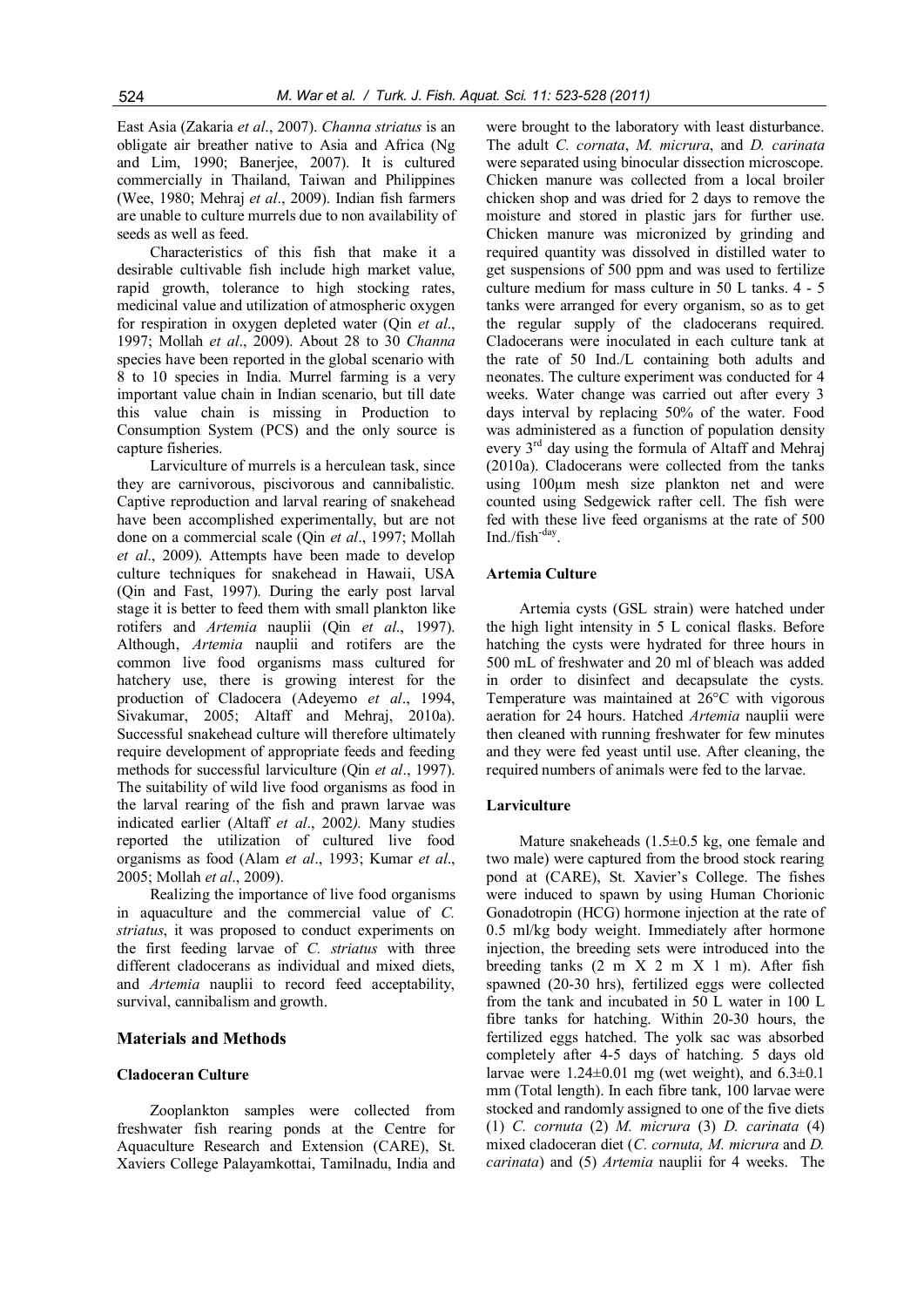feed was given twice a day at 8.00 and 16.00 hrs at the rate of 500 Ind./fish<sup>-day</sup> which is above the satiation for the fish larvae (Qin and Fast, 1997). The sediment (unconsumed food, faeces and pseudofaeces) were siphoned from the bottom. Water exchange (50%) was carried out daily with least disturbance to the fish larvae.

# **Data Analysis**

Fish were sampled at the end of every week of the experimental period for evaluation of growth and survival. Length and weight of the 50 individual fish collected at random from the experimental tanks were measured. Weight gain, survival, and cannibalism were calculated by employing the following equations:

Weight gain  $(g)$ = Final live weight – Initial live weight

Survival (%)= No. of fish introduced  $\times$  100 No. of fish survived

Cannibalism rate  $(\frac{9}{0}) = 100$ - (Survival rate% + Observed mortality  $\%$ ) Increase in length (mm) = Final Length – Initial Length

The influence of different live diets on growth, survival, weight gain, cannibalism and increase in length was analyzed using one-way ANOVA. The data were compared by Tukeys test using SPSS software version10 at P<0.05 level of confidence.

# **Results**

#### **Survival**

Snakehead larvae fed *Artemia* nauplii*, C. cornuta* and mixed cladoceran diet showed significantly better survival  $(88\pm1.73\%)$ ,  $(75.33\pm1.20\%)$  and  $(77.33\pm1.45\%)$  respectively. Least survival (71.66±5.54%) was found in larvae fed *D. carinata* only during the  $I<sup>st</sup>$  week. Significant difference between fish survival was observed with different feeds in different weeks (Table 1). After 2 weeks, average larval mortality was significantly higher in the treatments where *Artemia* nauplii and *C. cornuta* were fed to the fish.

#### **Growth**

The larvae readily consumed all the diets but there was significant difference in the weight gain during different weeks and different diets (Figure 1). Fish weights and lengths were significantly greater in *Artemia* nauplii, and *C. cornuta*, when compared with the other feeds provided, in the first two weeks of feeding trials. *D. carinata* and *M. micrura* showed significantly better growth and survival during III<sup>rd</sup> and IV<sup>th</sup> week. Fish fed *Artemia* nauplii showed better results in first two weeks while the growth and survival decreased as the fish increased in size and weight. *C. cornuta* supported good growth and survival in the first 2 weeks, but less growth during last 2 weeks. Fish fed *M. micrura* and *D. carinata* showed higher growth and survival in the  $IV<sup>th</sup>$  week of the experiment (Figure 2). With regard to weight gain, highest weight gain (15.88±0.11 mg) was observed in fish fed *Artemia* nauplii in the initial days of rearing. Highest weight gain in fish fed with *M. micrura* (16.01±0.16 mg) and *D. carinata*  $(15.45\pm0.16$  mg) was observed during the last week of experiment.

# **Cannibalism**

No cannibalism was observed during the first 7 days of experiment where as higher cannibalism was observed during the last 2 weeks. Cannibals were swimming vigorously, around the tank, ignoring live feed and targeting their siblings. Initially the attack was restricted to biting, targeting eye and abdomen. Cannibalism, however, was significantly lower in fish fed mixed cladocerans (9.66±0.88%) and *D. carinata* (9.33±0.88%) while it was highest in fish fed *Artemia* nauplii (16.33±0.88%) and *C. cornuta* (11.33±1.20%) in the IV<sup>th</sup> week of the experiment. Cannibalism and

**Table 1.** Observed Mortality, Survival, and Cannibalism shown by *C. striatus* larvae during the experimental period (Mean±S.E)

| Time                     | <b>Diets</b>         | C. cornuta                     | D. carinata                    | Mix. diet                      | M. micrura                     | A. Nauplii                     |
|--------------------------|----------------------|--------------------------------|--------------------------------|--------------------------------|--------------------------------|--------------------------------|
| $1st$ Week               | Observed Mortality % | $24.66 \pm 1.20$ <sup>aa</sup> | $31.66 \pm 2.72$ <sup>ab</sup> | $25.33 \pm 2.02^{\text{ac}}$   | $22.66 \pm 1.45$ <sup>ad</sup> | $12.00 \pm 1.73$ <sup>ae</sup> |
|                          | Survival %.          | $75.33 \pm 1.20^{ba}$          | $71.66 \pm 5.54^{\rm bb}$      | $74.66 \pm 2.02^{ba}$          | $77.33 \pm 1.45$ <sup>bd</sup> | $88 \pm 1.73$ <sup>be</sup>    |
|                          | Cannibalism%         |                                |                                |                                |                                |                                |
| $IInd$ Week              | Observed Mortality%  | $11.33 \pm 1.20$ <sup>ca</sup> | $19.33 \pm 1.45^{\text{cb}}$   | $15.00 \pm 1.15$ <sup>cc</sup> | $12.66 \pm 1.45$ <sup>ca</sup> | $12.00 \pm 1.15$ <sup>ca</sup> |
|                          | Survival %.          | $85.33 \pm 4.25$ <sup>da</sup> | $80.66 \pm 1.45$ <sup>da</sup> | $81.66 \pm 3.52$ <sup>da</sup> | $87.33 \pm 1.45$ <sup>db</sup> | $88.00 \pm 1.15^{db}$          |
|                          | Cannibalism%         | $4.33 \pm 0.33$ <sup>ea</sup>  | $2.66 \pm 0.66$ <sup>eb</sup>  | $2.66\pm0.33$ eb               | $2.33 \pm 0.88$ <sup>eb</sup>  | $4.66 \pm 0.88$ <sup>ea</sup>  |
| III <sup>rd</sup> Week   | Observed Mortality%  | $7.00 \pm 1.00$ <sup>ga</sup>  | $16.66 \pm 1.66$ <sup>gb</sup> | $12.33 \pm 1.20$ <sup>gc</sup> | $10.33 \pm 2.18$ <sup>gd</sup> | $7.33 \pm 1.66$ <sup>ga</sup>  |
|                          | Survival %.          | $83.33 \pm 1.20$ <sup>ha</sup> | $83.66 \pm 1.45^{\text{ha}}$   | 83.33 $\pm$ 0.88 <sup>ha</sup> | $84.66 \pm 1.20$ <sup>hb</sup> | $77.00 \pm 1.15$ <sup>hc</sup> |
|                          | Camibalism%          | $10.66 \pm 1.20$ <sup>ia</sup> | $5 \pm 1.15^{ib}$              | $7.33 \pm 0.88$ <sup>ic</sup>  | $7.33 \pm 0.88$ <sup>ic</sup>  | $14.66 \pm 0.88$ <sup>id</sup> |
| IV <sup>th</sup><br>Week | Observed Mortality%  | $6.00 \pm 0.00$ <sup>ja</sup>  | $11.33 \pm 2.60^{ib}$          | $16.66 \pm 1.85$ <sup>c</sup>  | $7.33 \pm 0.88$ <sup>jd</sup>  | $8.33 \pm 0.33$ <sup>e</sup>   |
|                          | Survival %.          | $84.66 \pm 1.20$ <sup>ka</sup> | $86.66 \pm 0.88^{kb}$          | 83.33 $\pm$ 1.85 <sup>kc</sup> | $84.33 \pm 1.76$ <sup>kc</sup> | $78.00 \pm 0.57$ <sup>kd</sup> |
|                          | Camibalism%          | $11.33 \pm 1.20$ <sup>la</sup> | 9.33 $\pm$ 0.88 <sup>th</sup>  | $10.33 \pm 1.33^{\text{lc}}$   | 9.66 $\pm$ 0.88 <sup>th</sup>  | $16.33 \pm 0.88$ <sup>ld</sup> |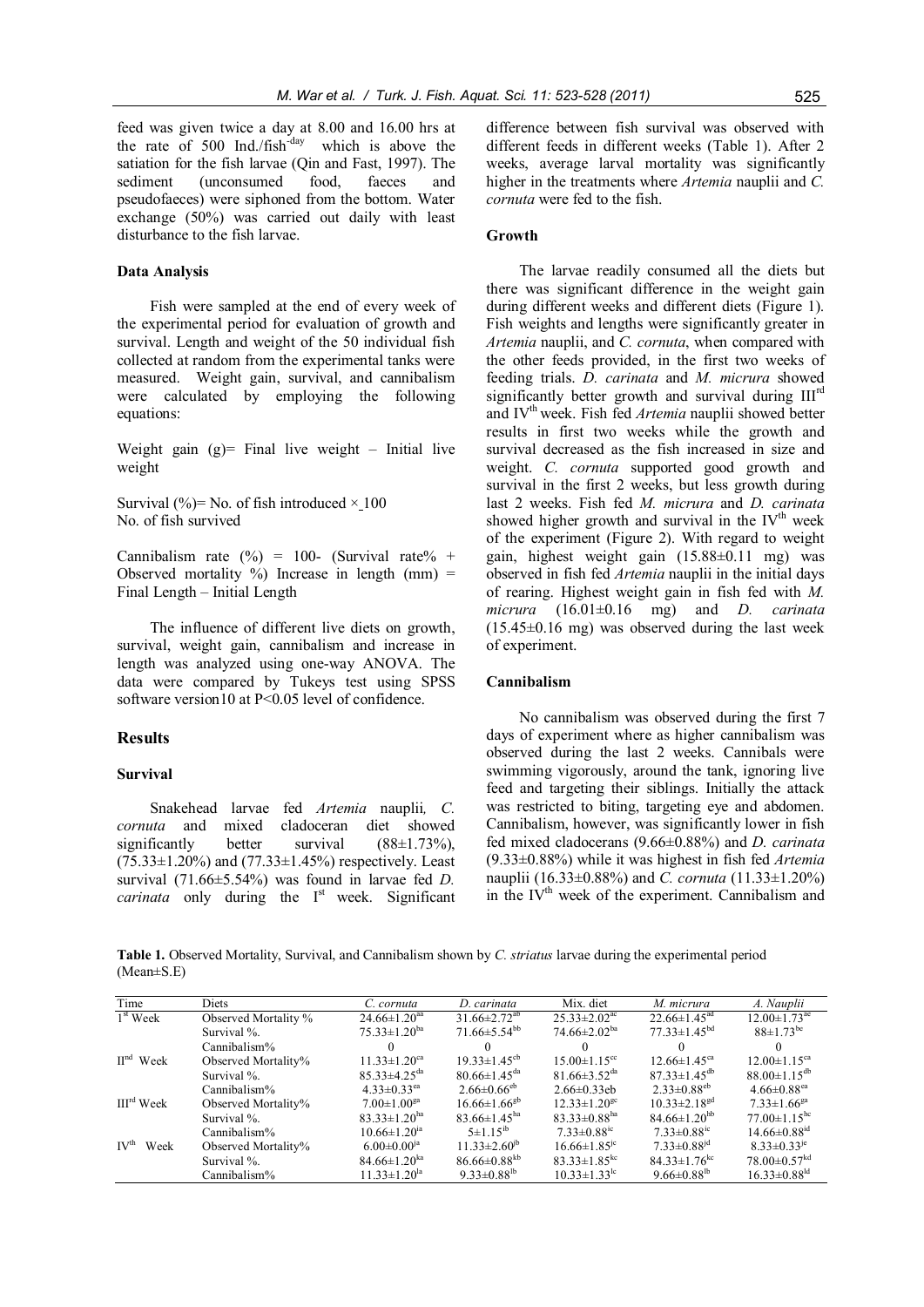

**Figure 1.** Weight gain in *C. striatus* larvae fed different feeds in different weeks.



**Figure 2.** Increase in length of *C. striatus* larvae fed different feeds for four weeks.

Observed mortality was significantly different in different diets during different weeks of the experimental period (Table 1).

#### **Discussion**

The need for large quantities of live food organisms in aquaculture and the increasing need for valorizing organic wastes, such as animal manures and agro-industrial residues, have been the major initiatives for research on the culture of live feed organisms (DePauw *et al*., 1980; Shrivastava *et al.,* 2006). Chicken manure is a waste produced in poultry farms in large quantities and is cheap in price. It has several advantages in comparison with other live foods (e.g. microalgae). It is available in large quantities and can be purchased easily at low price. It can be used directly after drying and stored for longer periods (Altaff and Mehraj, 2010a). According to Banerjee *et al.* (1979) it is a complete fertilizer with characteristics of both organic and inorganic fertilizers. Ray and David (1969) opined that chicken manure fertilized medium produce a large population of cladocerans quicker than cattle manure and the plankton biomass increased with the increase of its dosage. Different culture techniques are being developed to increase yield of cladocerans by employing different organic waste products as food sources (Punia, 1988; Shrivastava *et al*., 2006). Zooplanktons are rich in essential amino and fatty acids and should be sufficient as the first source of nutrients required by fish for growth (Kanazawa *et al*., 1979). These organisms serve as living capsules of nutrition for sustenance and replacement of tissues as well as maintenance of metabolism and optimal growth of cultivable species (Alam *et al*., 1993; Suresh Kumar, 2000).

Results of the  $I<sup>st</sup>$  week of feeding trial indicated higher growth and survival of snakehead larvae fed on *Artemia* nauplii and *C. cornuta* than those fed on *M. micrura and D. carinata.* Qin *et al*. (1997) also reported better growth and survival of larval *C. striatus* in the early days when fed with *Artemia* nauplii. Better performance of snakehead larvae with regard to their growth and survival when fed with *C. cornuta* might be due to the suitability of this species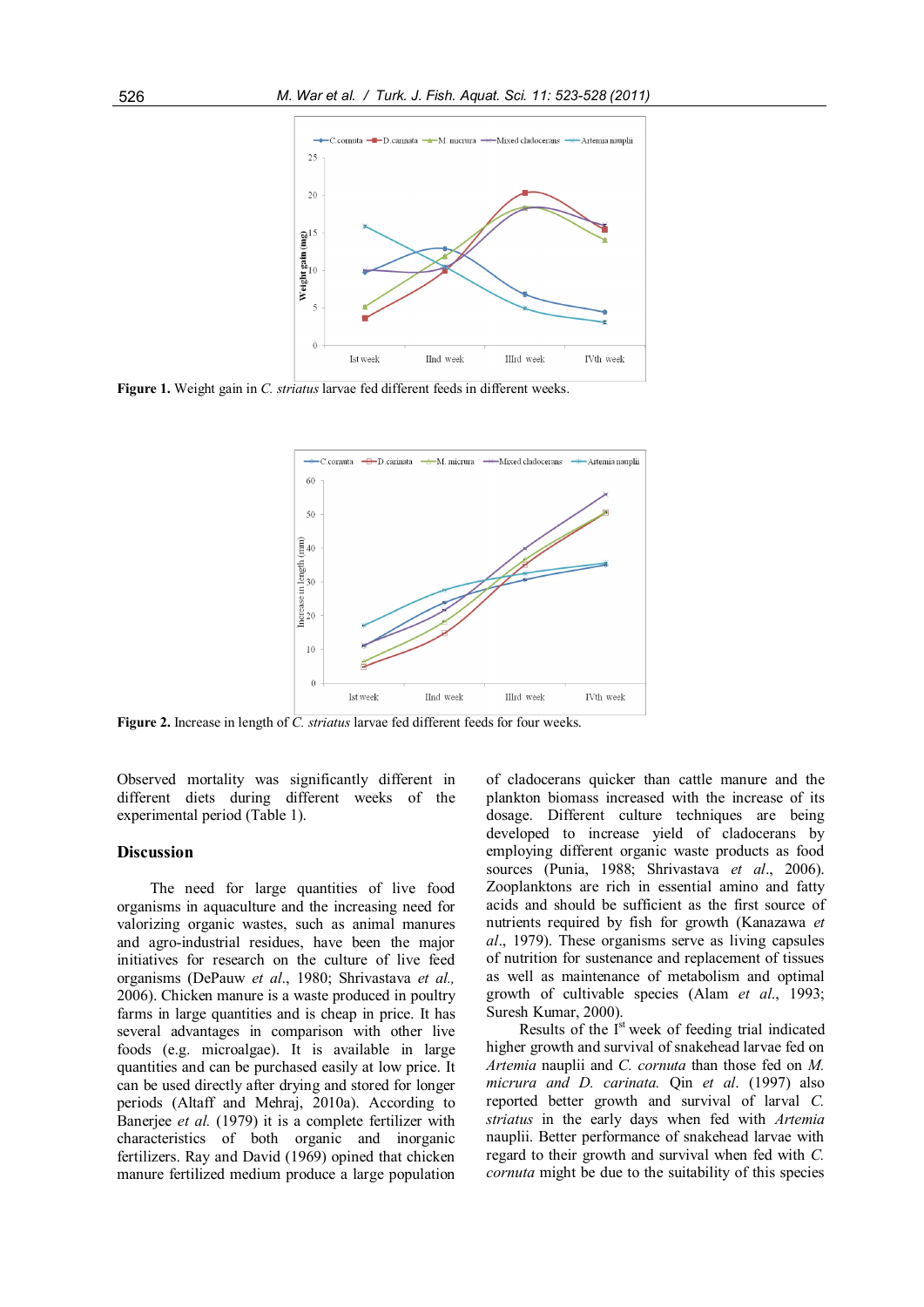for the early stage larvae of *C. striatus.* Suresh Kumar (2000) and Shrivastava *et al*. (2006) reported that *C. cornuta* is preferred as live food organism by early larval fish due to its smaller size and higher locomotive behaviour than other cladocerans. The poor performance of snakehead larvae with regard to their survival and growth in the first two weeks could be attributed to the incompatibility of the size of the feed and mouth size of the larvae. The smaller mouth size ( $57\pm2$  µm) of larvae at this stage makes it difficult to consume the fairly larger sized *D. carinata* and *M. micrura.* Occurrence of such feeding limitations related to mouth size and gill racker spacing in many fish larvae was reported by Wankowski (1979), O'Brien (1987) and Qin and Fast (1996).

Many previous reports indicate that the critical stage in the larval development of many fishes is the transition from endogenous to endoexogenous to exclusively exogenous feeding (Santamaria *et al*., 2004; Sivakumar, 2005). Provision of suitable live feed during this stage is vital and determines the rate of survival of the larvae. It is also reported that artificial feeds are not preferred by the larvae during this stage (Qin *et al*., 1997). The functional status of the digestive system of the larvae at this stage with regard to digestibility of feed need to be assessed for successful larval rearing. According to Govoni *et al.* (1986) assimilation efficiency may be lower in larvae than in the adult fishes, due to the lack of morphological and functional stomach in larvae. It is suggested that initial digestion in the fish larvae is carried out by enzymes present in the live prey (Govoni *et al*., 1986). The better growth performance in fish fed mixed cladoceran diet in the present study may be due to the supply of all the required essential nutrients and digestive enzymes for better digestibility and assimilation. Besides their high nutritional value, live feed organisms can relatively swim up to 5-6 hours in freshwater before sinking to the bottom and die, thereby extending its availability for larval consumption (Hoff and Snell, 1989; Rottmann, 2003).

Most fish larvae are visual, raptorial planktivores regardless whether their adult counterparts are indiscriminant filter-feeder, pelagic carnivore, or benthic pickers. In the present study it was observed that as the fish grew in size it preferred larger zooplankton than smaller like *Artemia* nauplii and *C. cornuta.* Larvae begin feeding on large phytoplankton and small zooplankton and follow feeding on increasingly larger zooplankton (Hunter, 1981; Qin and fast, 1997). Our results show that *C. striatus* larvae are selective feeders and prefer bigger zooplankton as they grow in size. This diet shift can be due to the increase in the gill racker spacing or short gill rackers. According to Qin and Fast, (1997) the changes in the gill racker morphology of *C. striatus* as the fish grows made it difficult for large fish to capture small prey. They also observed that when snakehead grow from postlarvae to fry, their

prey capturing ability became more acute and they shifted from smaller, slow moving, to larger and faster organisms. Lower growth and survival was observed in fingerlings of *C. striatus* when fed with live feed and suggested that live feed may not be sufficient for the fingerling stage of this fish (Mehraj *et al*., 2009). According to Shirota (1960), the growth rate of first feeding larvae are directly affected by mouth width and larval length, in our experiments we found that with increase in length of the fish after  $1<sup>st</sup>$ week, the fish fed *Artemia* nauplii and *C. cornuta* showed less growth and more cannibalism. Fish fed *D. carinata*, and *M. micrura* showed higher growth and survival. It seems logical that larvae with bigger mouths are able to ingest bigger prey at each strike relative to their biomass and consequently save energy that can be used for growth. In case of small prey size (less biomass) they have to spend more energy to capture them which will affect their growth.

It is concluded that *C. striatus* larvae can be successfully reared on cladocerans until they switch to formulated feeds. Larval *C. striatus* can be fed with live cladocerans during early days, and then gradually fed with formulated diets in combination with cladocerans to get better results until they get trained to accept formulated diets.

# **Acknowledgements**

The authors are thankful to ICAR-NAIP for providing funds to carry out this research work under the project (F. No.1 (5)/2007-NAIP dt. 22 Aug. 2008)

# **References**

- Adeyemo, A.A., Oladosu, G.A. and Ayinla, A.O. 1994. Growth and survival of fry African catfish species, *Clarias gariepinus* Burchell, *Heterobranchus bidorsalis* Geroffey and Heteroclarias reared on *Moina dubia* in comparison with other first feed sources. Aquaculture, 119: 41-45.
- Alam, M.J., Ang, R.J. and Cheah, S.H. 1993. Use of *Moina micrura* as an *Artemia* substitute in the production of *Macrobrachium rosenbergii* (de Man) post larvae. Aquaculture, 10: 337-349.
- Aliyu-Paiko, M., Hashim, R. and Shu-Chien, A.C. 2009. Influence of dietary lipid/protein ratio on survival, growth, body indices and digestive lipase activity in snakehead (*Channa striatus*, Bloch 1793) fry reared in re-circulating water system. Aquaculture Research, 1- 12. doi: 10.1111/j.1365-2095.2009.00683.x
- Altaff, K., Raghunathan, M.B., Suresh Kumar, R. and Suriyanarayana Moorthy, M. 2002. Harvest of zooplankton live food for ornamental fishes from natural ponds in north Chennai, Tamilnadu. Indian Hydrobiol., 5: 115-118.
- Altaff, K. and Mehraj ud din, W. 2010a. Culture of *Ceriodaphnia cornuta*, using chicken manure as fertilizer: conversion of waste product into highly nutritive animal protein. Pakistan Journal of Scientific and Industrial Research, 53(2): 89-91.
- Banerjee, T.K. 2007. Histopathology of respiratory organs